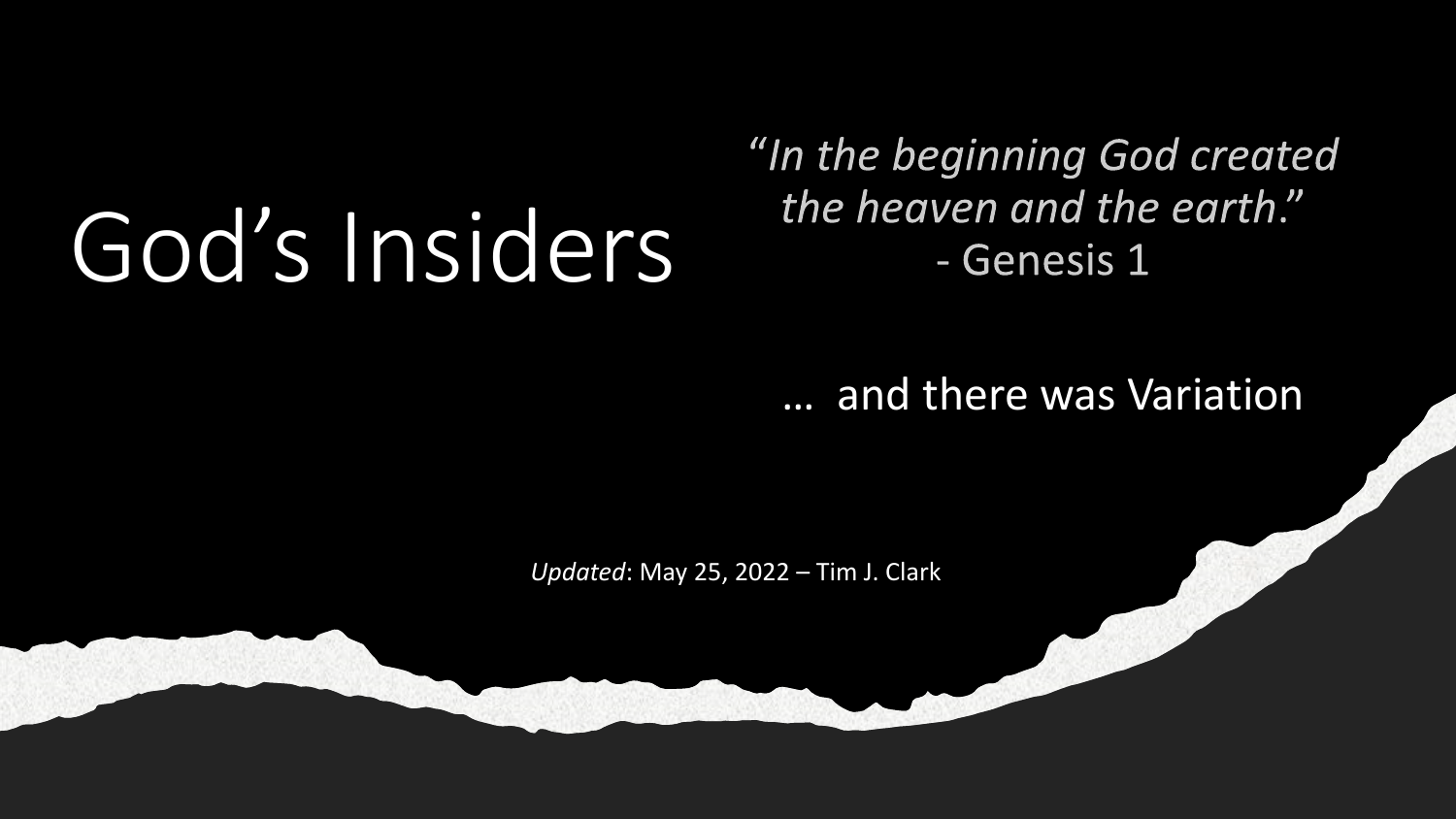### Purpose and Scope

Purpose: To raise awareness that with God's help, improvement all has to do with reducing variation (the gap or distance) from God's ideal of perfection. There are many methods (*spiritual and scientific-based*) that are used for achieving this aim. Within the quality profession, methods include application of a frame of reference that aligns Christianity with Quality as well as with Civics (Citizenship).

"God is light" [John 1:5.](https://biblia.com/bible/esv/1%20John%201.5) In a spiritual context, reducing variation from the ideal moves you closer to God – the Light. This can be accomplished through a kind word or deed.

The Christian community is *unaware* of the variation principle. The quality profession is unaware of the connection of variation with God. And American Citizens are unaware of the fact that working towards a "*more perfect Union* requires "*We the People*" to understand the basic principles of variation to include common and special causes of variation.

*[What is the meaning of perfection in the Bible?](https://www.gotquestions.org/perfection-in-the-Bible.html) [What does it mean that God is Light?](https://www.gotquestions.org/God-is-light.html)*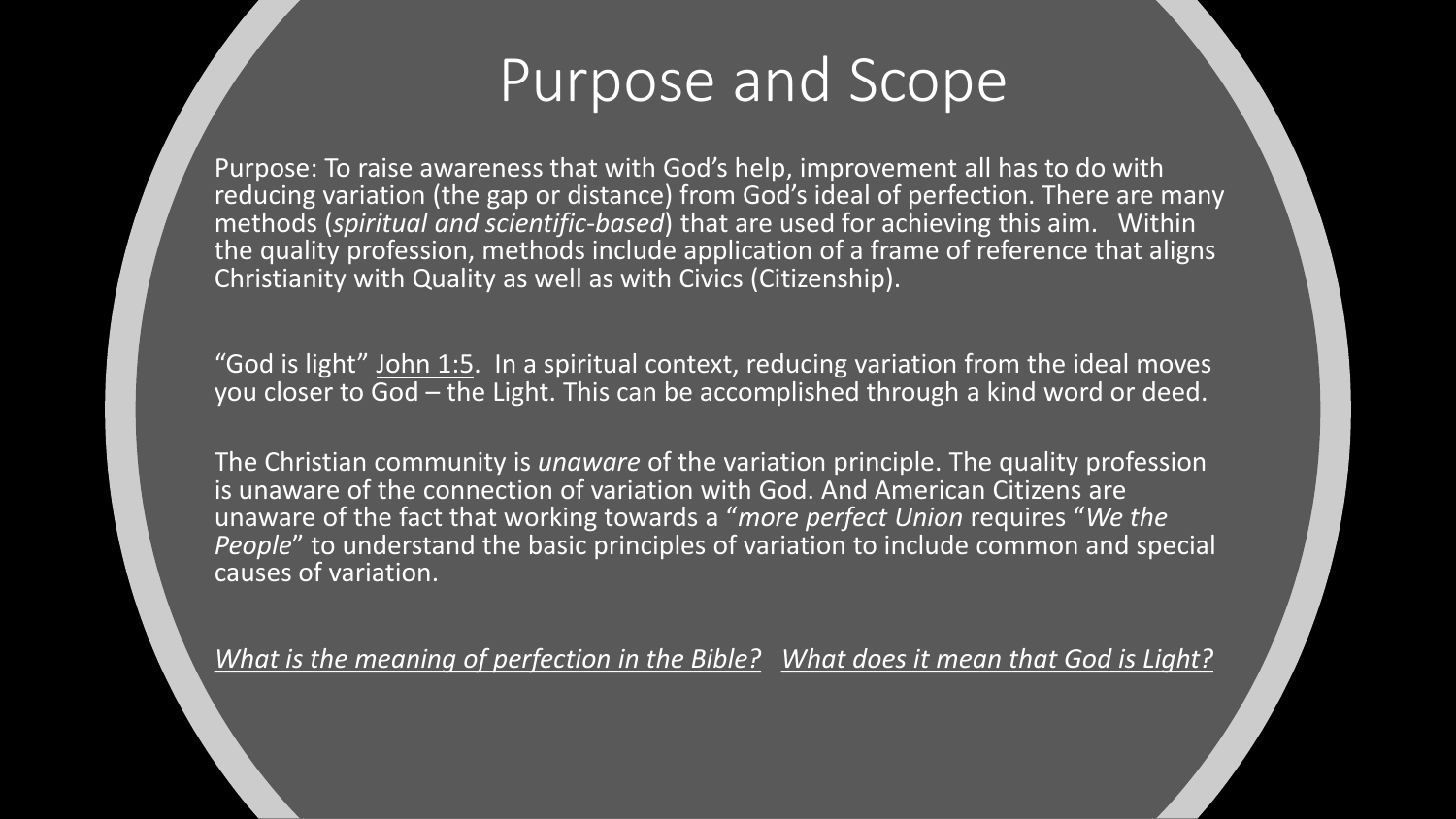# Stated vs Implied

*Jesus answered, "I am the way and the truth and the life. No one comes to the Father except through me. –* John 14:6, NIV

The Bible identifies stated guidance on being saved and salvation. The Bible also includes implied guidance. The ideal includes that everyone that can be saved, is saved.

Variation was included in God's design. Reducing the variation (the distance) from where we are to where we should be - God's ideal of perfection, was implied as well as stated.

An assessment regarding implied tasks helps account for the doctrinal differences (variation) supported by many denominations. Can this variation be reduced?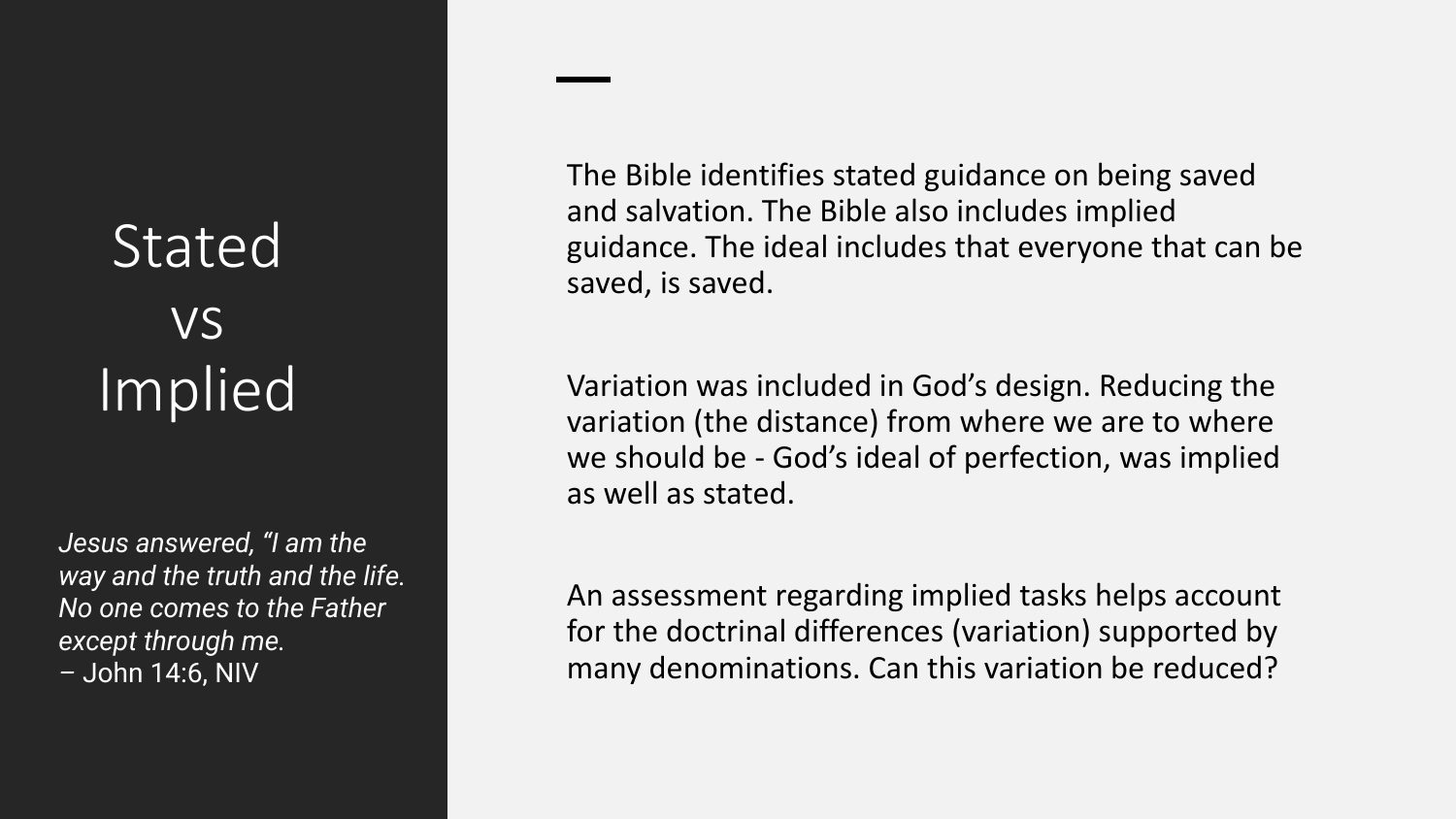## The Insiders



### Walter A. Shewhart

### W. Edwards Deming

Timothy J. Clark

You?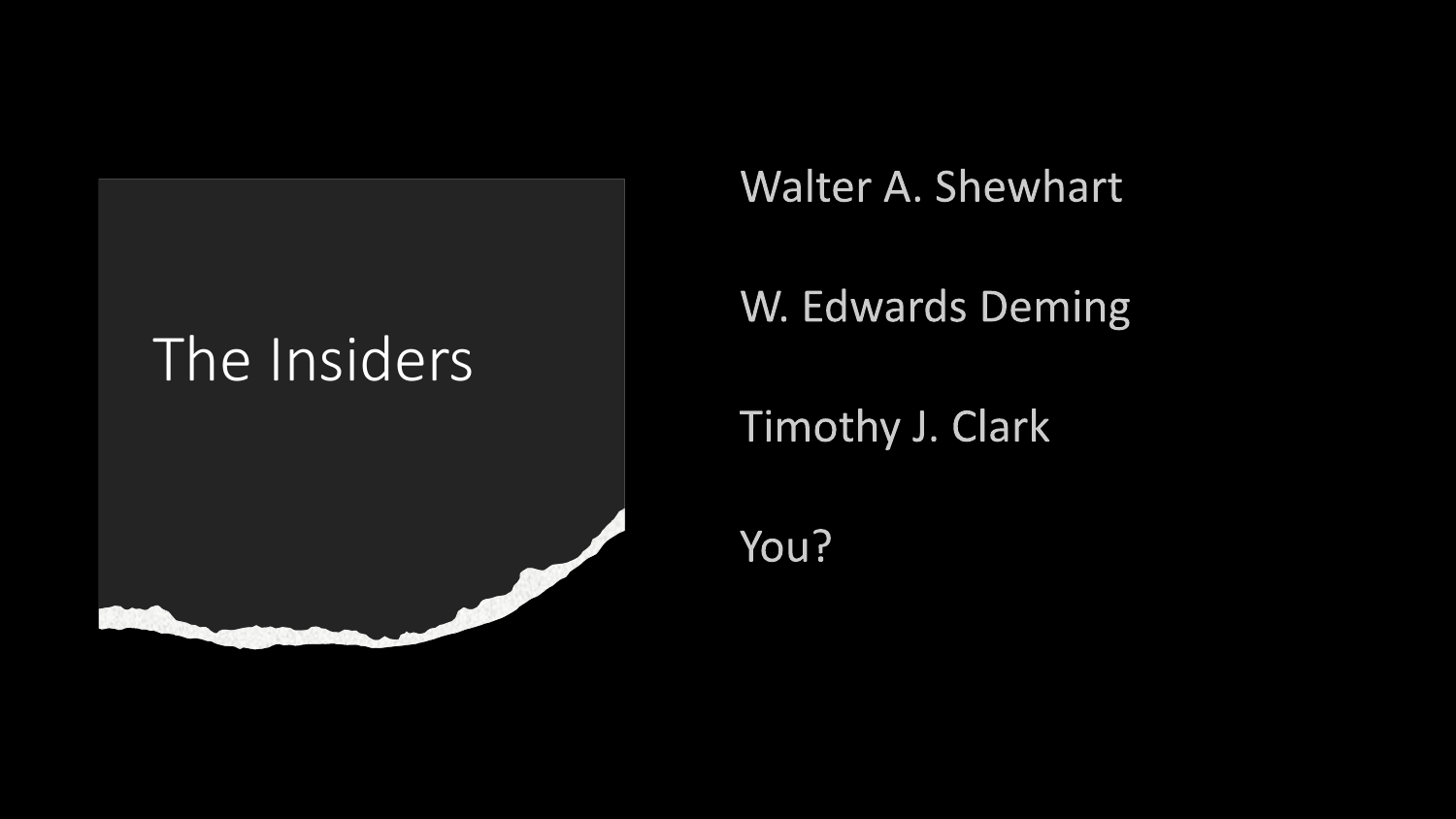# Walter A. Shewhart

" *... a statistician, he was, like so many of the rest of us, self-taught, on a good background of physics and mathematics. "*  – W. Edwards Deming

- Everything varies.
- Individual things are unpredictable.
- Groups of things from a constant system of causes tend to be predictable. (1)

*If you can predict it, you can improve or mitigate the situation. -* tjc

"*If you always do, what you always did, on average, you will usually get what you always got*" e.g., habits, routines, systemic. - tjc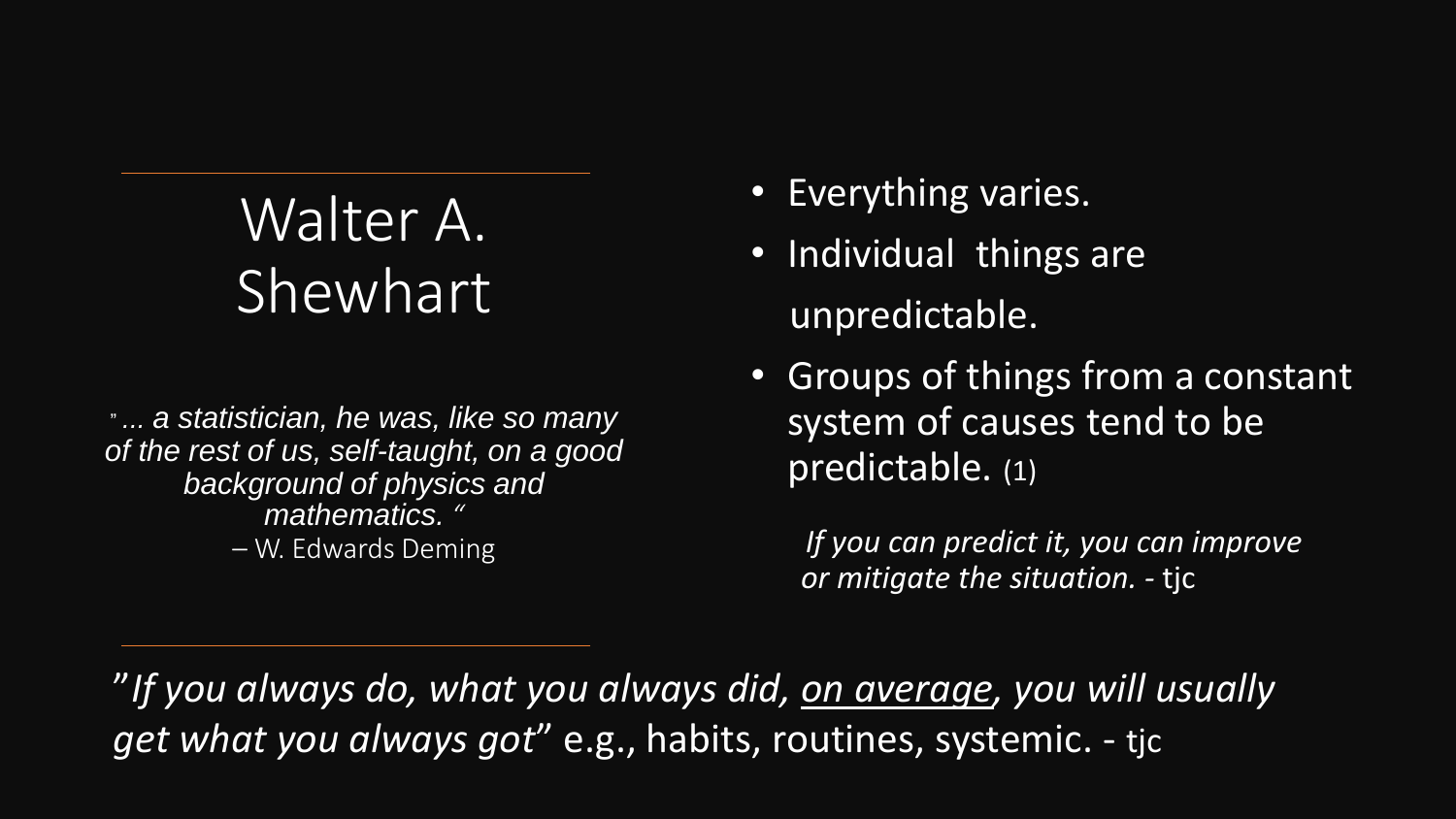# Walter Shewhart

Variations Frame of Reference

Statistical to Conceptual

This information was classified during WWII, declassified after the War and shared worldwide beginning with Japanese manufacturing companies – *relatively abandoned in America – The Light was dimmed*

Behavior-over-Time (Control) Chart (1924)

Two Causes of Variation:

- Chance (Common)
- Assignable (Special)

Two Types of Systems:

- Stable all common causes, recurring, repeatable, habitual, systemic, routine, "*predictable*."
- Unstable less predictable contains<br>common and special causes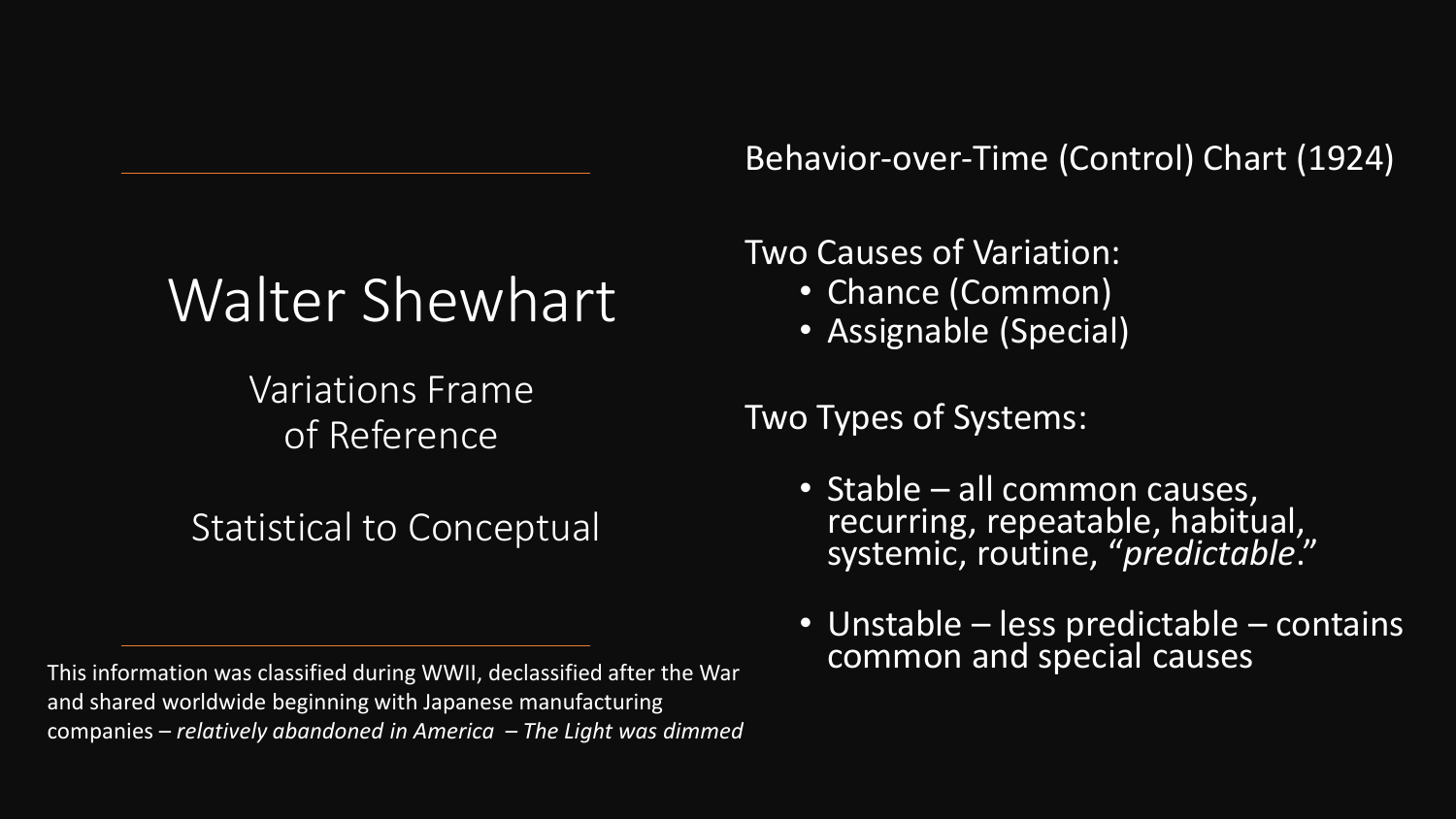# Moral Imperative

*Actions either reduce variation (more needs met) or they increase variation where people continue to be harmed from needs not met*. - tjc

*"…there has been an emerging convergence of the two ways of thinking that includes the consequences of action and inaction. We can now do great evil without intending to. "*

*"What we need today is more awareness, a wider recognition of how vast systems we are caught up in can do terrible things and how we can contribute to evil without even being conscious of it."* (2) Harvey Cox, When Jesus Came to Harvard.

Stable systems (more predictable,) produce outcomes that tend to be predictable. In America for instance, *We The People* (Citizens) are Top Management – we are responsible for working "on" the systems to improve them. *Where are We contributing to evil? In what areas are We improving?*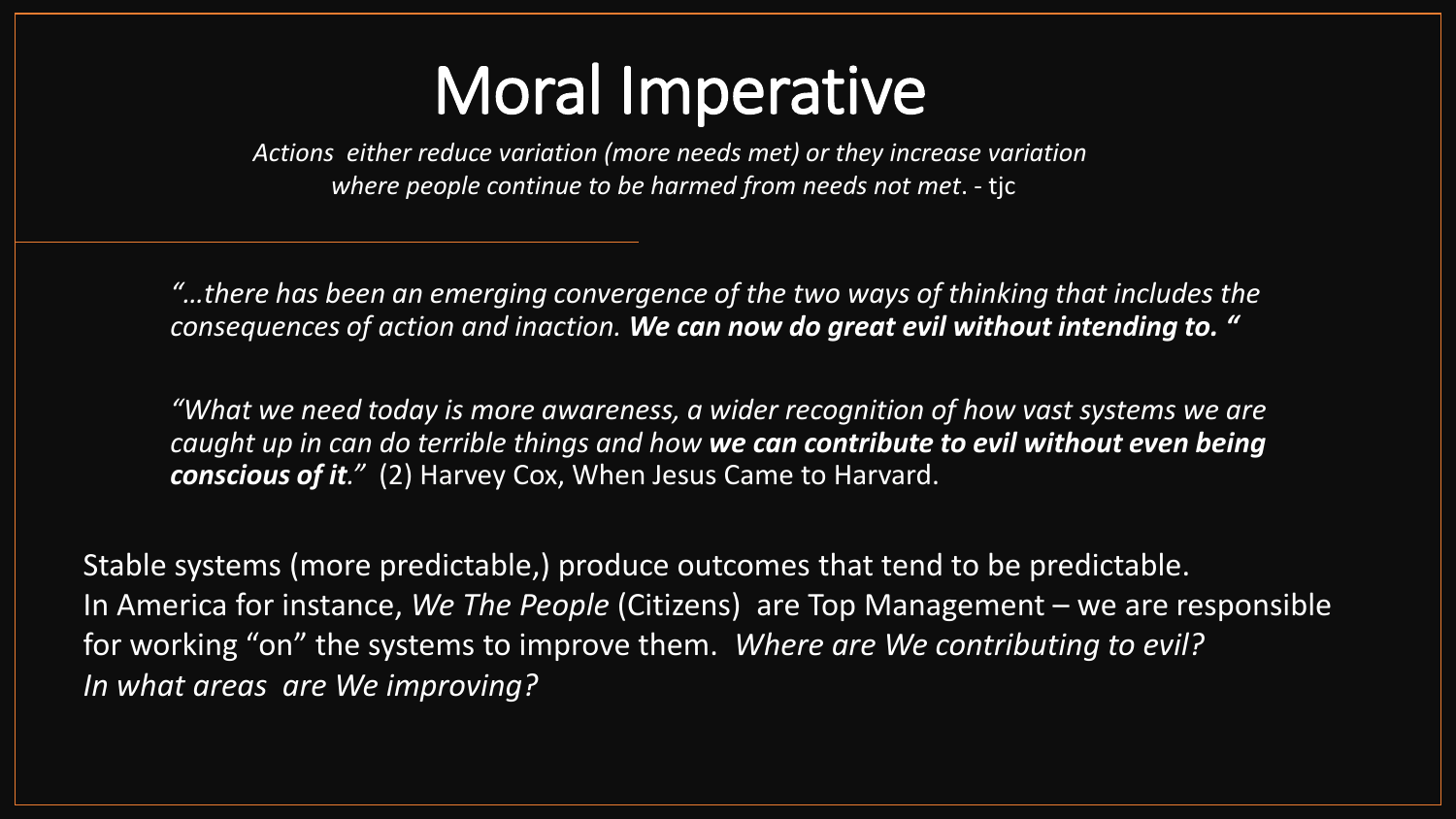### W. Edwards Deming Bat-Signals

"*If I had to reduce my message for management to just a few words, I'd say it all has to do with reducing variation*." (3)

Deming's shift from Transformation: "*The word metanoia is more suitable than transformation. Metanoia is a Greek word which means penitence, repentance, reorientation of one's way of life*, *spiritual conversion*." (4)

Deming's contributions recognized "*as one of nine turning points in history. The top turning point was identified as The Apostle Paul, whose preaching and eloquent writings led to mass acceptance of Christianity*." – U.S. News and World Report



The Bat-Signal in this context is showing the way for those that are looking for additional insights into Deming's thinking. \*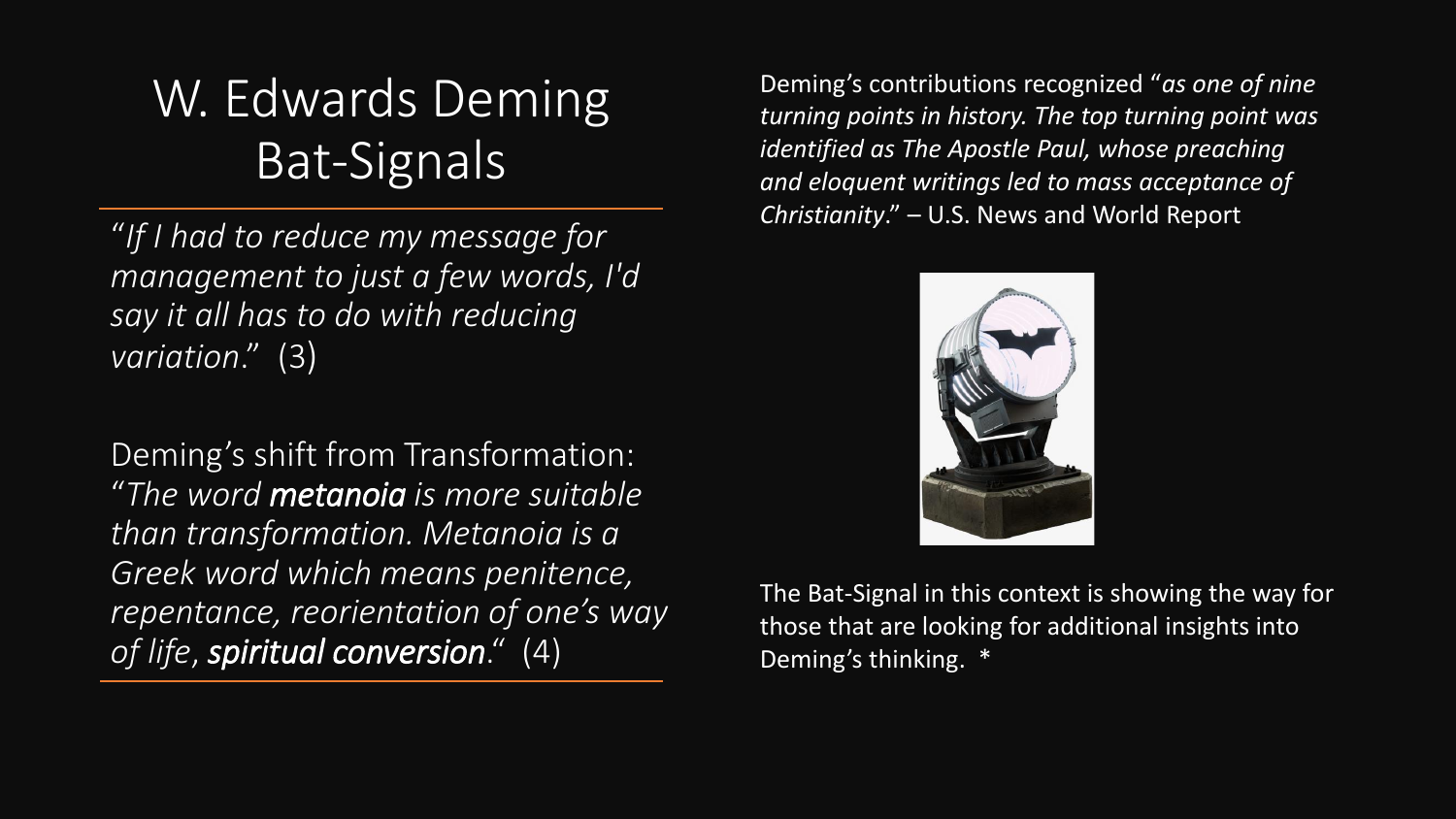### W. Edwards Deming

#### PDSA Cycle (Plan-Do-Study-Act) - 1993 Integrated learning and improvement model



*Circling Back: Clearing up myths about the Deming cycle and seeing how it keeps evolving*, By Ronald D. Moen and Clifford L. Norman, ASQ Quality Progress, Nov 2010

#### **System of Profound Knowledge (SoPK)**

Four interrelated components that support Continuous Improvement and Learning:

- Appreciation for a system
- Knowledge of variation
- Theory of knowledge and
- **Psychology**

"*One need not be eminent in any part nor in all four parts order to understand it and apply it. The 14 points for management (Out of the Crisis, Ch. 2) in industry, education, and government follow naturally as application of this outside knowledge, for transformation from the present style of Western management to one of optimization." --* WED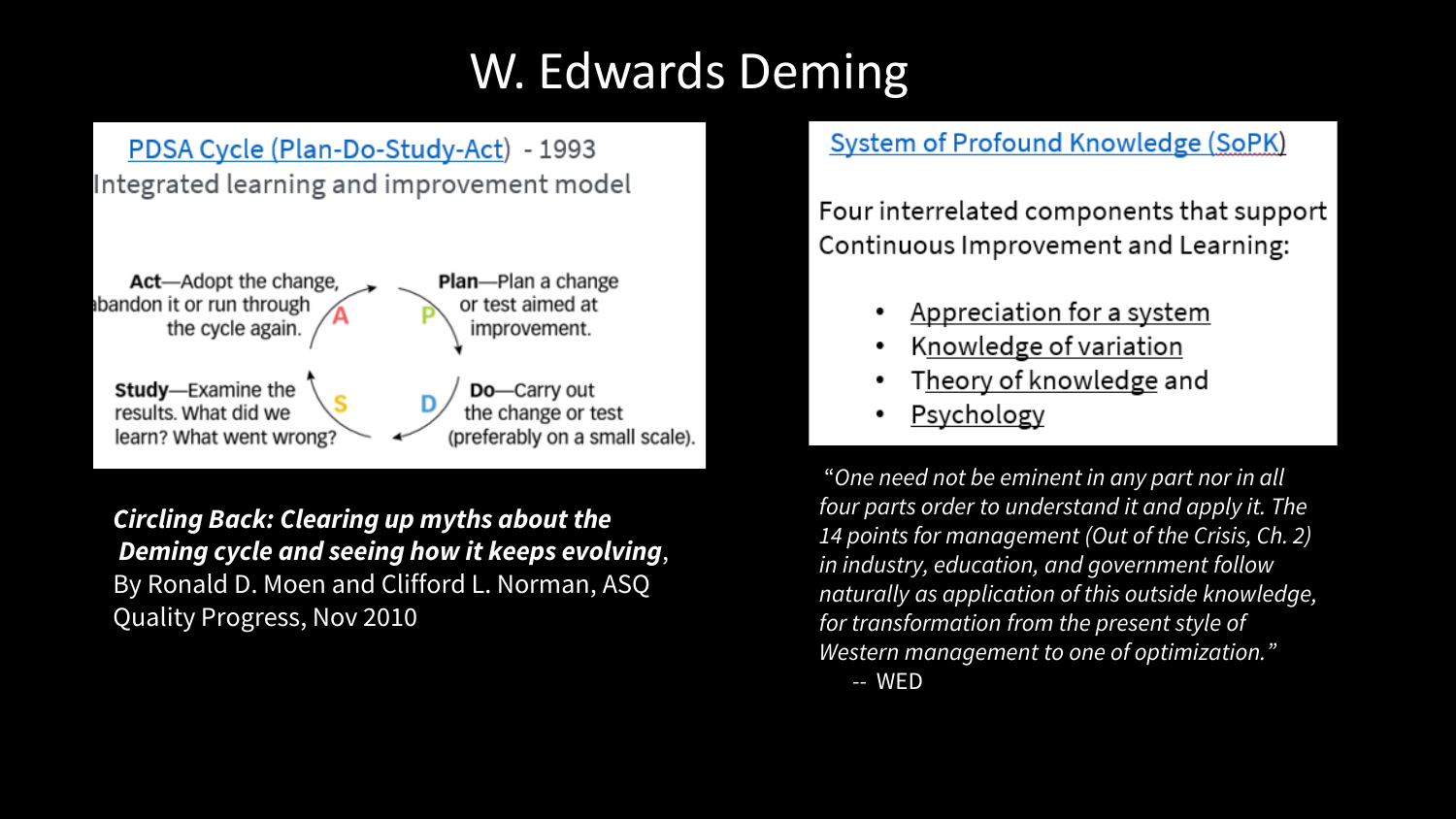### Timothy J. Clark

*It should come as little surprise that such a clear voice on quality calls out from the federal bureaucracy. Clark follows in the steps of W. Edwards Deming …"* 

*–* Government Executive Magazine

Developed the broader description of variation to provide context for Deming's work and applicability to any aspect of life. (5)

> Expanded description of variation published by the American Society for Quality, March 20, 2006.

"*Variation is defined as the difference between an ideal and an actual situation.* 

*An ideal situation represents a standard of perfection—or the highest standard of excellence."*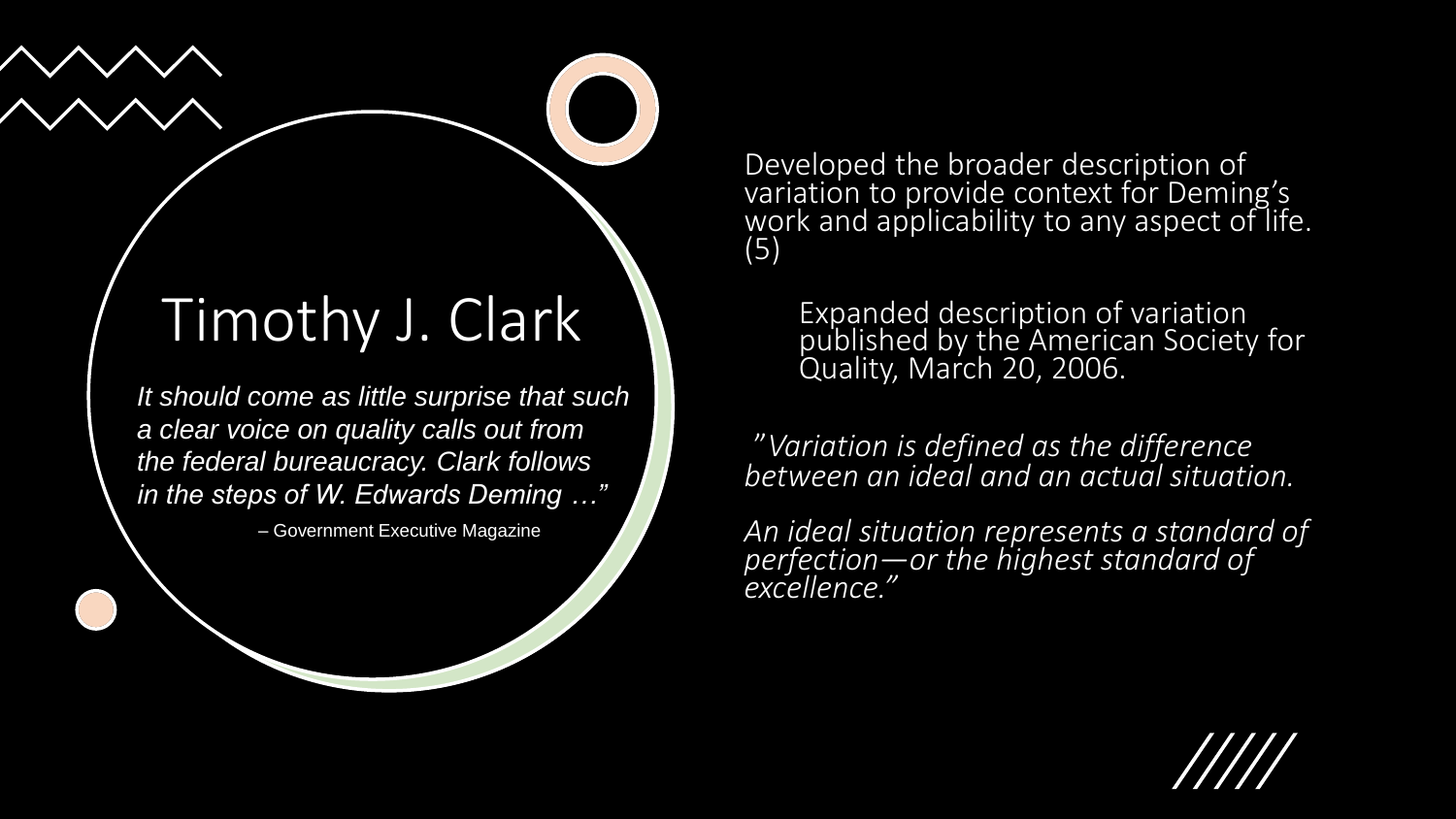### Context for Improvement

| <b>Needs</b>                                                                                                                                         | <b>Imperfection - Affects of Unmet</b><br><b>Perfection - The Ideal</b><br><b>Needs</b>                        |                                                                                     |                      |
|------------------------------------------------------------------------------------------------------------------------------------------------------|----------------------------------------------------------------------------------------------------------------|-------------------------------------------------------------------------------------|----------------------|
| Physiological                                                                                                                                        | On Earth                                                                                                       | In Heaven                                                                           |                      |
| Food, water, air, shelter,<br>clothing, health, resources,<br>peace, happiness                                                                       | Starvation, dehydration, poor health,<br>poverty, early deaths, unemployment,<br>underemployment, homelessness | Continuous<br>Improvement<br>results in better                                      |                      |
|                                                                                                                                                      | <b>Safety</b>                                                                                                  | products and<br>services                                                            |                      |
| Security – personal, property,<br>local, national                                                                                                    | Crime, weather related damage, wars,<br>defense spending, accidents                                            | Which leads to                                                                      | All needs<br>are met |
| <b>Emotional and Intellectual</b>                                                                                                                    | More needs met;                                                                                                |                                                                                     |                      |
| Choice, Love, friends, family,<br>community, education,<br>freedom, relationships, self-<br>esteem, beauty, art, fun, jo<br>entertainment, knowledge | Misery, unhappiness, depression,<br>loneliness, ignorance                                                      | Less harm on<br>Eternal<br>people when<br>Life<br>needs are not met<br>Supported by |                      |
|                                                                                                                                                      | Prayer, Sharing the<br>Gospel, Kind                                                                            |                                                                                     |                      |
| Purpose, plan, faith, eternal<br>life, contribution, feedback,<br>salvation (Born Again)                                                             | Unrealized potential, poor health,<br>suicide, stress, Hell                                                    | words and deeds,<br>Witnessing                                                      |                      |

*Perfection is not attainable, but if we chase perfection, we can catch excellence*. Vince Lombardi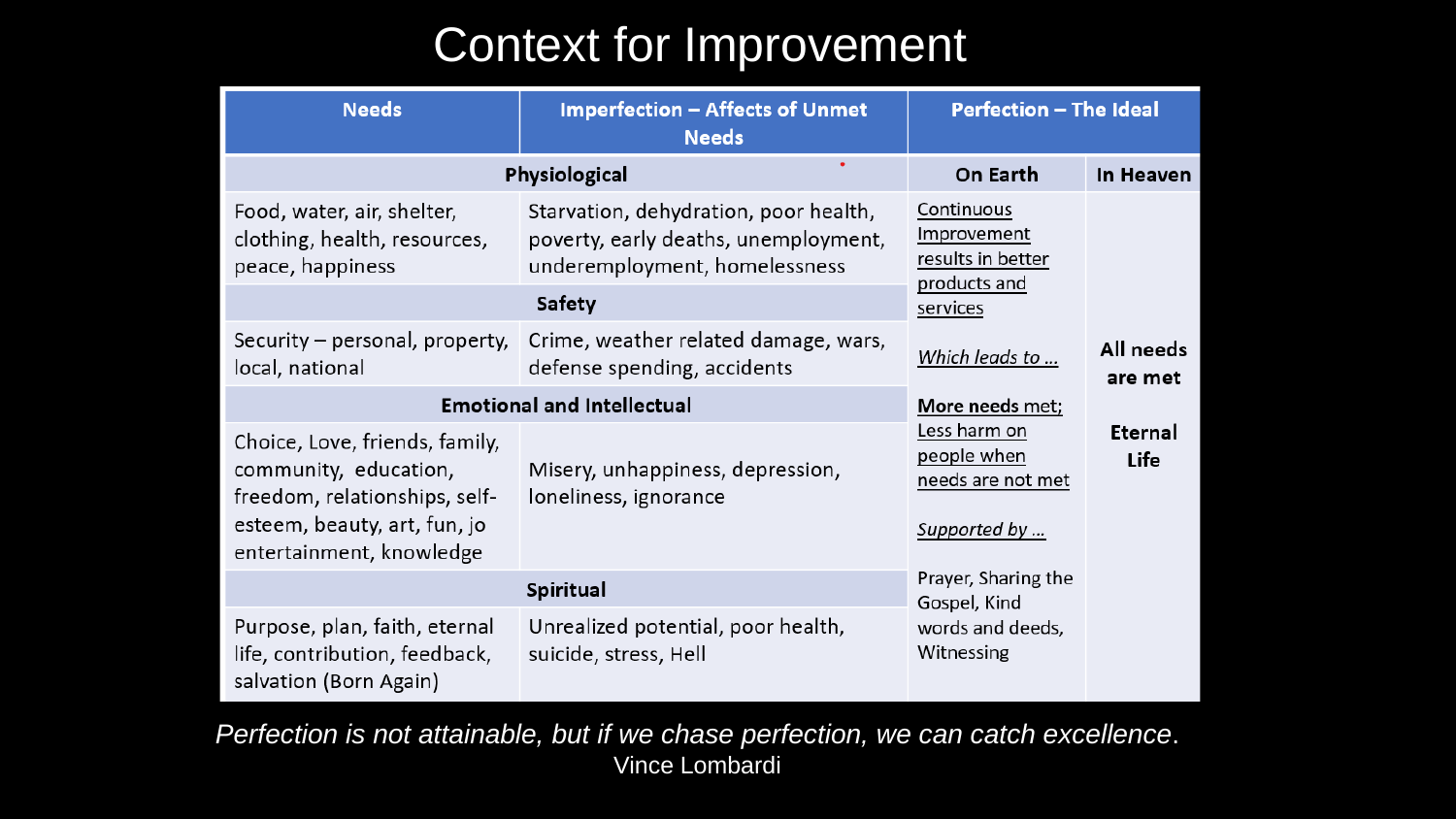# Frame of Reference Alignment: Soul, Mind, Body

#### **The Word of God Wisdom Purpose**

*For I know the plans I have for you, declares the LORD, plans to prosper and not to harm you, plans to give you hope and a future.-*Jeremiah 29:11



*"Wisdom is the common designation given to the aspect of biblical witness and writing dealing with human experience – as is."*  The Message, Eugene E. Peterson

#### **Continuous Improvement and Learning**

*Whoever pursues righteousness and love finds life, prosperity and honor -* Proverbs 21:21 NIV

#### **Lack of knowledge of common and special causes**

**of variation** result in situations where: *"Ninety-five percent (95%) of changes made by management today make no improvement." --* W. Edwards Deming

#### **Continuous Improvement and Learning**

| <b>PLAN</b>                  | <b>DO</b>      | <b>STUDY</b>   |  | <b>ACT</b>       |  |  |
|------------------------------|----------------|----------------|--|------------------|--|--|
| Motivation                   | Action         | Feedback       |  | Learning         |  |  |
| System of Profound Knowledge |                |                |  |                  |  |  |
| Psychology                   | <b>Systems</b> | Variation      |  | Knowledge        |  |  |
|                              |                |                |  |                  |  |  |
| <b>Walter A. Shewhart</b>    |                |                |  |                  |  |  |
| <b>Systems</b>               | Common         | <b>Special</b> |  | Outcomes         |  |  |
|                              | Causes         | Causes         |  |                  |  |  |
| <b>Stable</b>                | X              |                |  | More Predictable |  |  |
| Unstable                     | X              | X              |  | Less predictable |  |  |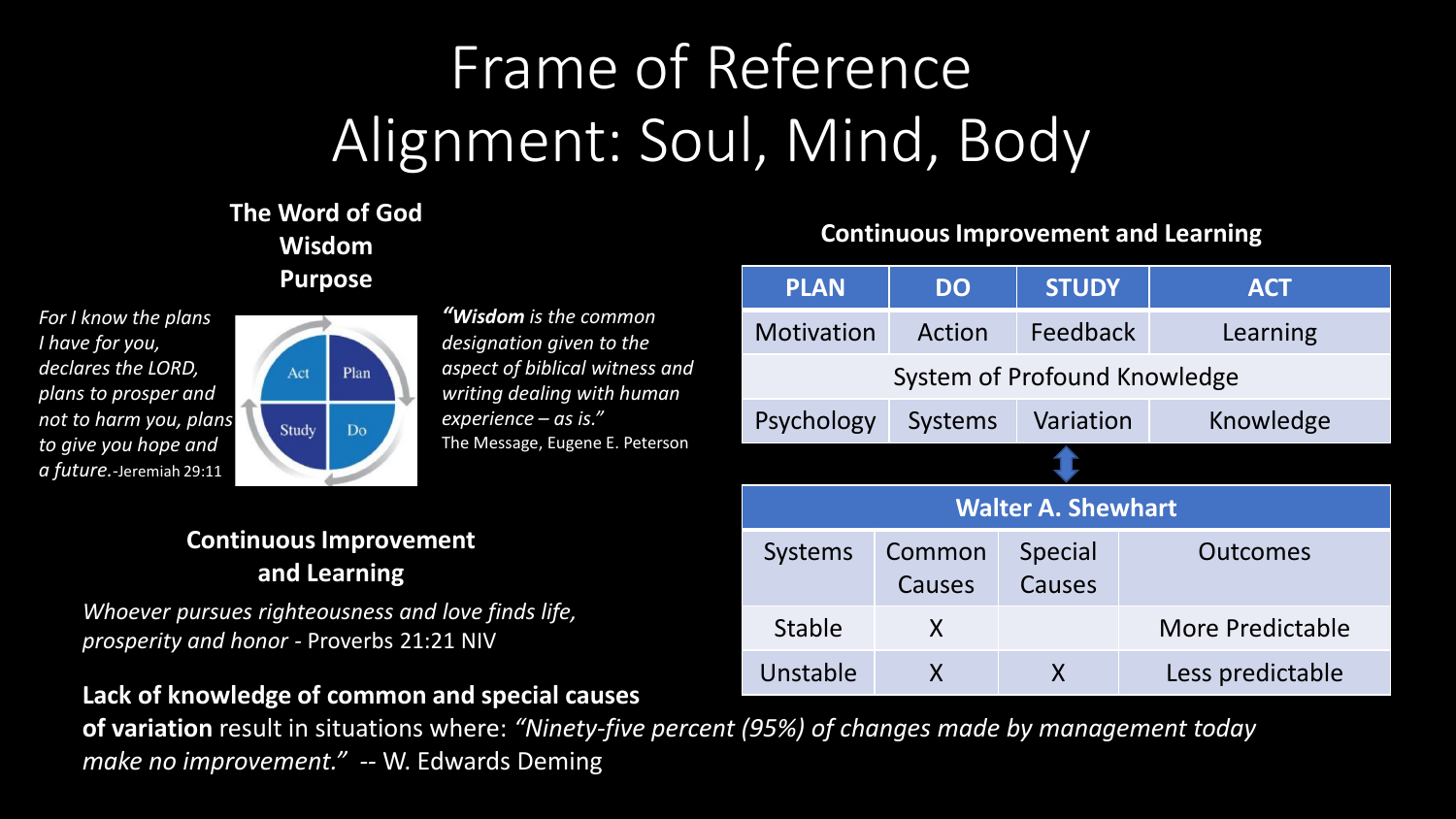

Christianity. Only God is perfect; Jesus is the standard of perfection. Man expected to improve with God's help. God has defined the ideal: *All needs are met – Heaven on Earth* 

Secular. Man - customers, other stakeholders, define the ideal

America. The Citizens – *We The People*, define the ideal (*more perfect*)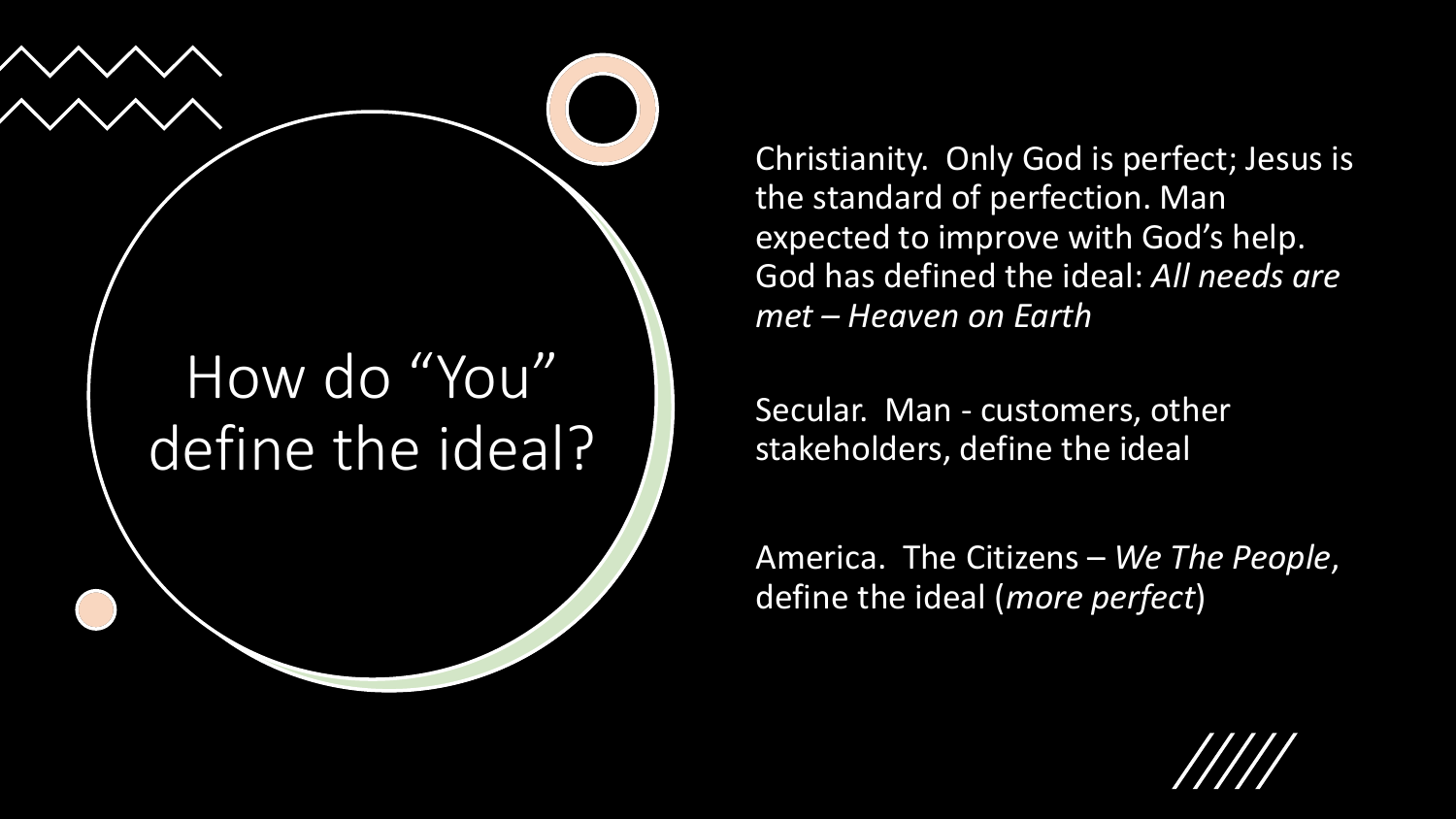*Do not conform to the pattern of this world but be transformed by the renewing of your mind. Then you will be able to test and approve what God's will is—his good, pleasing and perfect will.* Romans 12:2 NIV